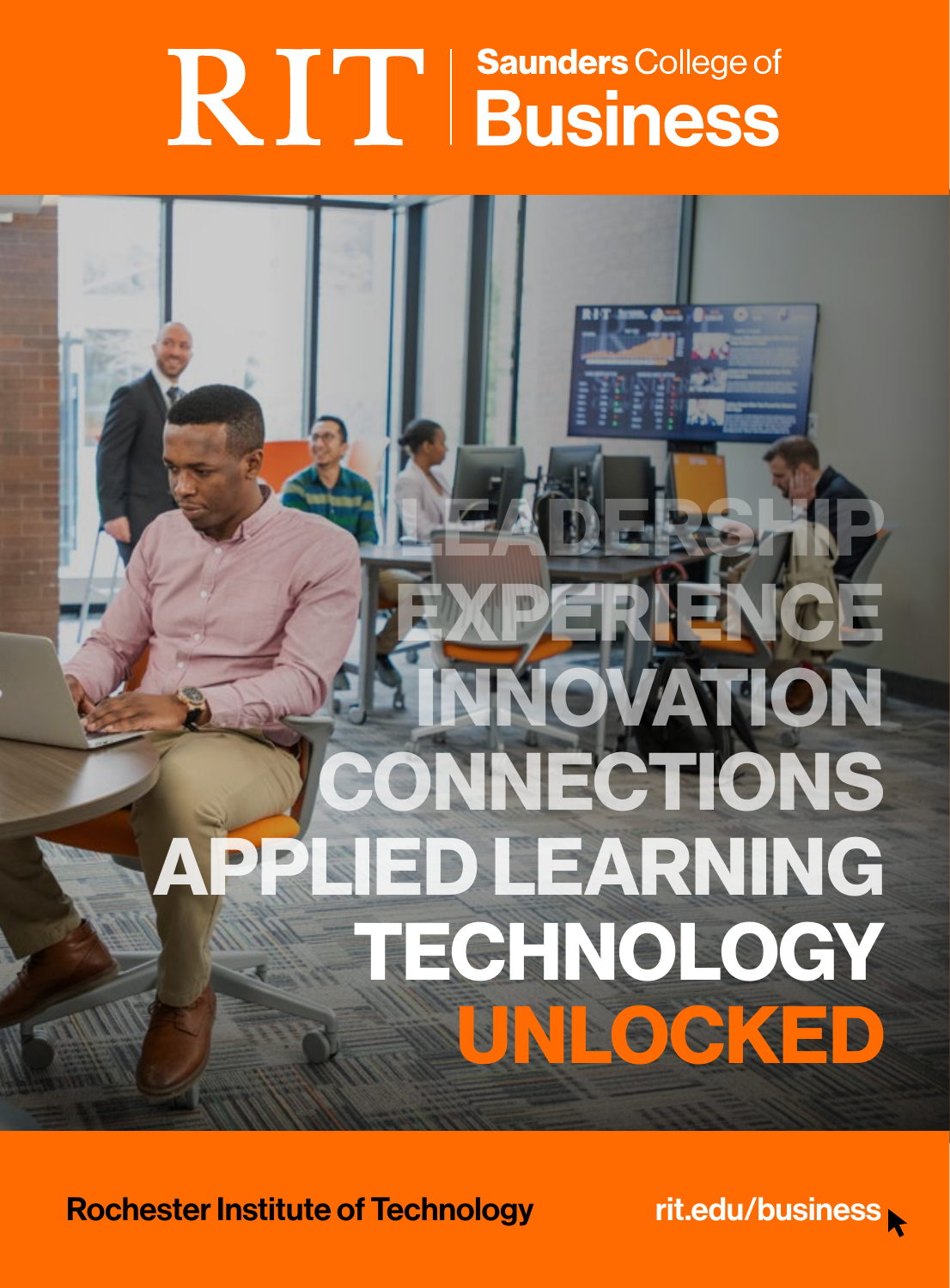### Business + Technology Unlocked



With a vision to be the first choice

for enterprising students and creative enterprises, Saunders College of Business attracts students who possess a curiosity and entrepreneurial spirit. Today, all modern organizations are infusing technology to compete in our global economy,

and we are preparing students to lead and manage in these technical and innovative organizations.

At Saunders, students come first. They get an edge through access to the vast resources in business, technology, and design that can only be found at Rochester Institute of Technology. Through RIT minors, double majors, and a wide array of experiential learning opportunities, business students regularly team with artists, designers, engineers, and computer scientists to address interdisciplinary challenges—giving Saunders graduates the ability to differentiate themselves, as experienced communicators and critical thinkers.

With strong corporate and entrepreneurial connections built through an established tradition of cooperative education, internships, and undergraduate research experiences, Saunders delivers an applied and relevant curriculum that prepares students to be ready upon graduation—whether that be to join a Fortune 500 company, connect with a start-up, or pursue a graduate degree. The opportunities are endless!

Jacqueline R. Mozrall, Ph.D. Dean and Professor Saunders College of Business



*Association to Advance Collegiate Schools of Business International (AACSB) accredited*

### Saunders Mission

We elevate students to make immediate and enduring contributions to organizations and the world through career-oriented experiences and our teaching and research, which integrates business, technology, and design thinking.

### experience | unlocked

- Strong business and industry connections
- Real-world learning experiences
- 95% career outcomes rate

### innovation | unlocked

- Top STEM university resources
- Highly-ranked technology-infused business programs
- Strong interdisciplinary innovation and entrepreneurship center

### passions | unlocked

- Students create their own brand
- Programs customizable across all nine RIT colleges
- § Global campuses and resources

### connections | unlocked

- Dedicated and accessible advisors and faculty
- Low student-to-faculty ratio
- 25,000 Saunders business alumni globally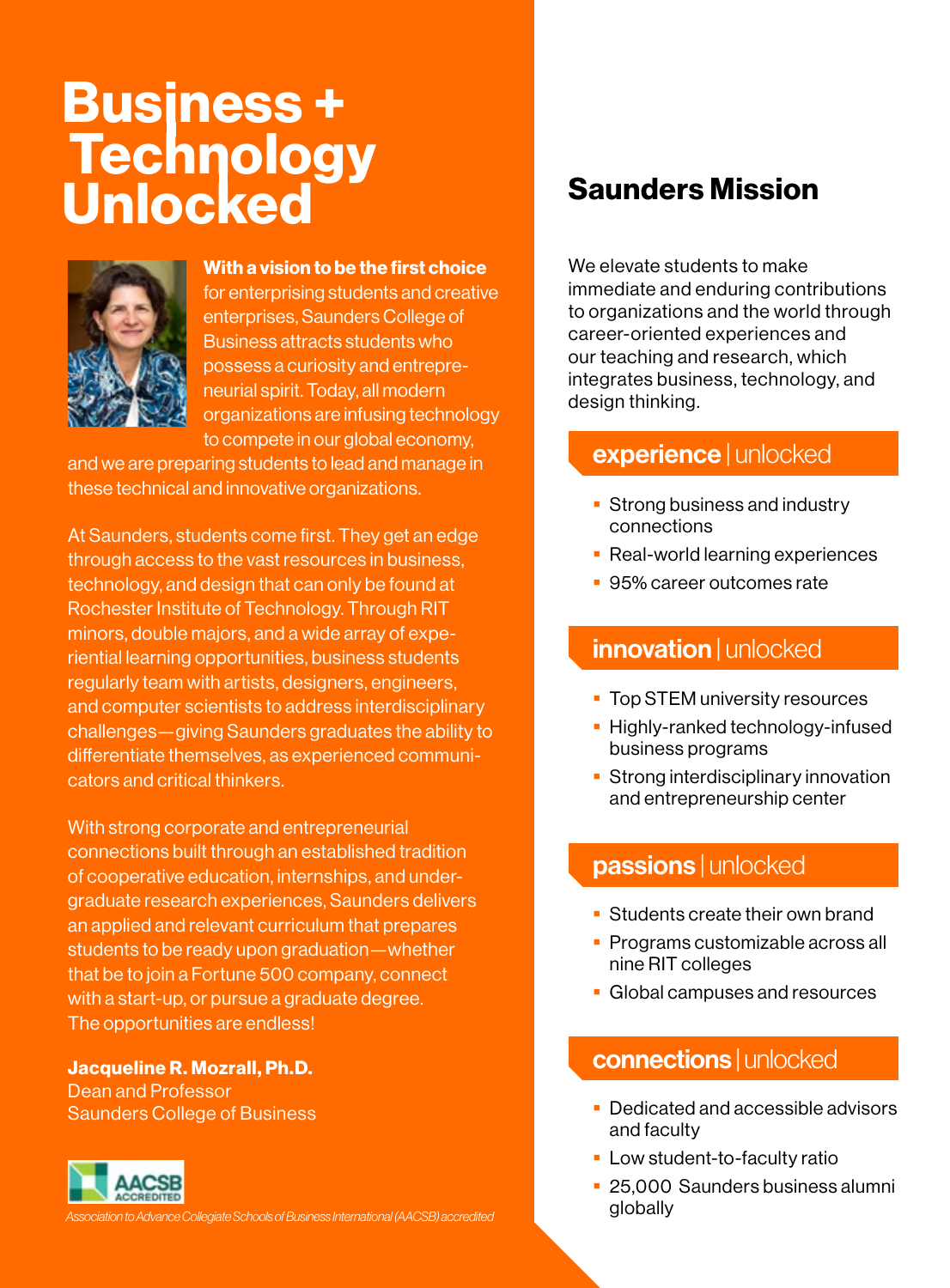

### Rankings and Recognitions

Learn more at **rit.edu/business-rankings**



#2

### in New York State, *College Factual 2022*

Management information systems program ranks #2 in New York State and #5 in the Middle Atlantic Regions.

## Top5

#### in New York State, *U.S. News & World Report 2022*

Top five program in New York State, ranking #75 nationally for Undergraduate Business Programs.

### in the nation, *U.S. News & World Report 2022*

Nationally, among Best Online MBA Programs.

#### *U.S. News & World Report 2022*

Nationally, among MBA Specialties in Business Analytics in Best Graduate School Rankings.



#### *Poets&Quants 2022*

Nationally, among Best Undergraduate Business Programs.

# #33 #55 95%

### *Career Outcomes Rate*

Inclusive of undergraduate and graduate students, six months after graduation.

#### Select Saunders College Alumni

Nearly 25,000 **Saunders** alumni, 10% of whom are C-level. Over 136,000 RIT alumni from all 50 states and over 100 nations.

Anastasia Callahan '90 (hotel and resort management) Vice President, Franchise Account Management

Marriott International Robert Dandrea '81 (food service)

Chief Marketing Officer Tracfone Wireless Inc.

Mark Doheny '98 (MBA) Chief Financial Officer Transcat, Inc.

Sandy Dominach '87 (finance); '95 (MBA) Senior Vice President & Treasurer

Constellation Brands

Ondrej Frydrych '97 (MBA) Chief Executive Officer Home Credit China

Karen Goldman '78 (food service administration) Vice President Barclays Capital

Jim Gould MS '85 (accounting) Founder and President Alesco Advisors

#### Stephen Harrington '93 (business administration)

Chief Procurement Officer, Senior Vice President Delaware North Companies Inc.

Betty Noonan '97 (MBA) Chief Growth Officer nVent

Aparna Ramesh MS '98 (finance) Executive Vice President & CFO Federal Agricultural Mortgage Corporation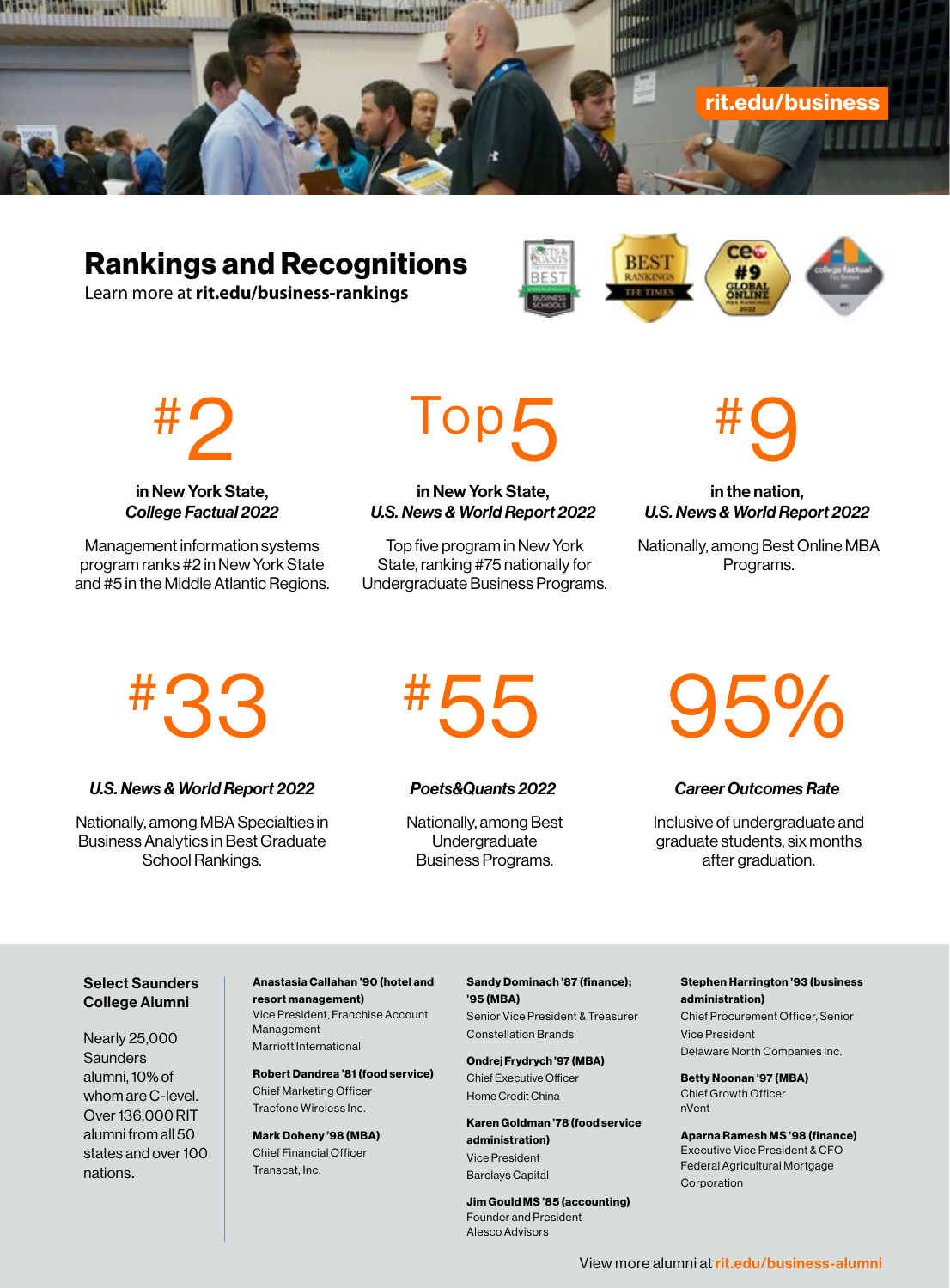

### International Hospitality and Service Innovation

Integrating technology, services, and people to manage disruption and drive innovation for success

International Hospitality and Service Innovation is simply an amazing place with great people and resources! At the intersection of technology, people, and services, this unique and powerful combination of hospitality, tourism, leadership, human resources, and innovation puts you in a leading position to drive the next generation of business success. International<br>
International<br>
At<br>
De

Edwin Torres, Ph.D. Associate Professor and Department Chair of International Hospitality and Service Innovation



Programs: hospitality and tourism management (BS, MS), global food and beverage management, sports and entertainment management (minors).



### MIS, Marketing, and Analytics

Exploring the impact of new technologies to advance business insights, agility, and customer experiences

There is an explosion of interest in big data and business intelligence, precisely where marketing and management information systems intersect. Employers seek our graduates who deliver unique skill sets to excel in this needed capacity.<br>This is an amazing time to be in this<br>area. This is an amazing time to be in this area. Th<br>big<br>pre<br>ma<br>int

> Sean Hansen, MBA, Ph.D. Professor and Department Chair MIS, Marketing, & Analytics



Programs: management information systems and marketing (BS and minors); business analytics (MS and minor); digital business (minor).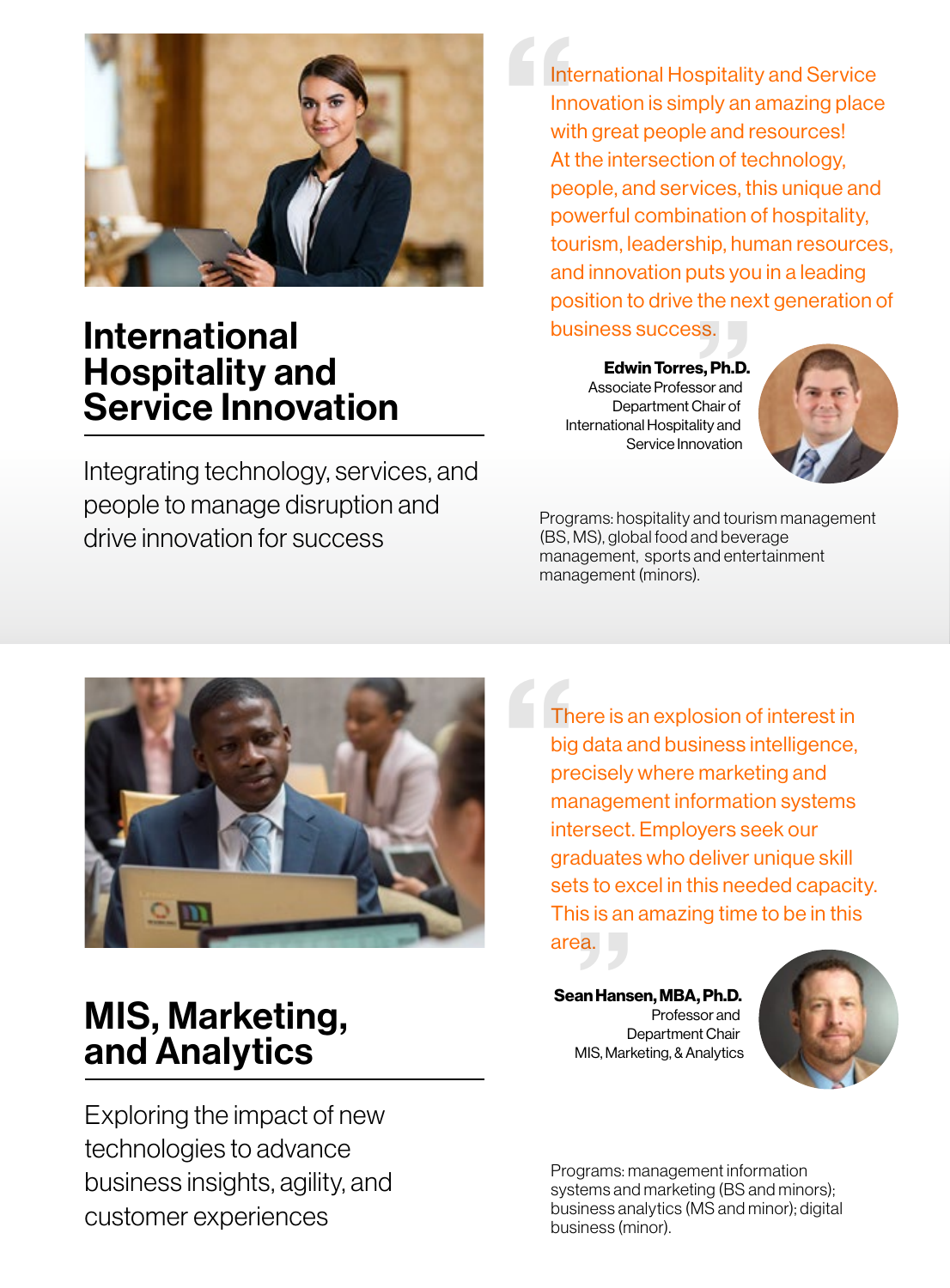

### Finance and Accounting

Preparing technology-savvy, perceptive financial decision-makers

Programs: accounting (BS, minor, accelerated BS/MS); finance (BS, minor, MS); accounting and analytics (MS).

Finance and accounting professionals, especially those with recognized certifications such as the CPA and CFA, have great career opportunities in lucrative positions with very high-end potential in every industry. At RIT, Saunders finance and accounting students are prepared to obtain professional certifications while getting an edge in technology skills that employers seek. This leads to rewarding careers, with great pay, in positions that are in very heavy demand. Firm<br>
prove<br>
the op prewa<br>positio<br>nd.

Archana Jain, CPA, MBA, Ph.D. Associate Professor and Interim Department Chair Finance & Accounting





Management

Preparing students to be leaders, entrepreneurs, and supply chain managers who will use technology to innovate and drive global change

Su<br>
env<br>
of t<br>
ent<br>
aw Success in today's business environment requires knowledge of technology, leadership skills, entrepreneurial thinking, and global awareness. By combining cuttingedge research, expertise, and an interdisciplinary curriculum, students are prepared to be innovative problem solvers and leaders in the fields of technology, innovation, and supply chain.

> Stephen Luxmore, Ph.D. Principal Lecturer and Interim Department Chair Management



Programs: global business management, supply chain management (BS, minor); entrepreneurship, human resources management, international business, management (minors); global supply chain management, technology innovation management and entrepreneurship (MS); master of business administration (MBA).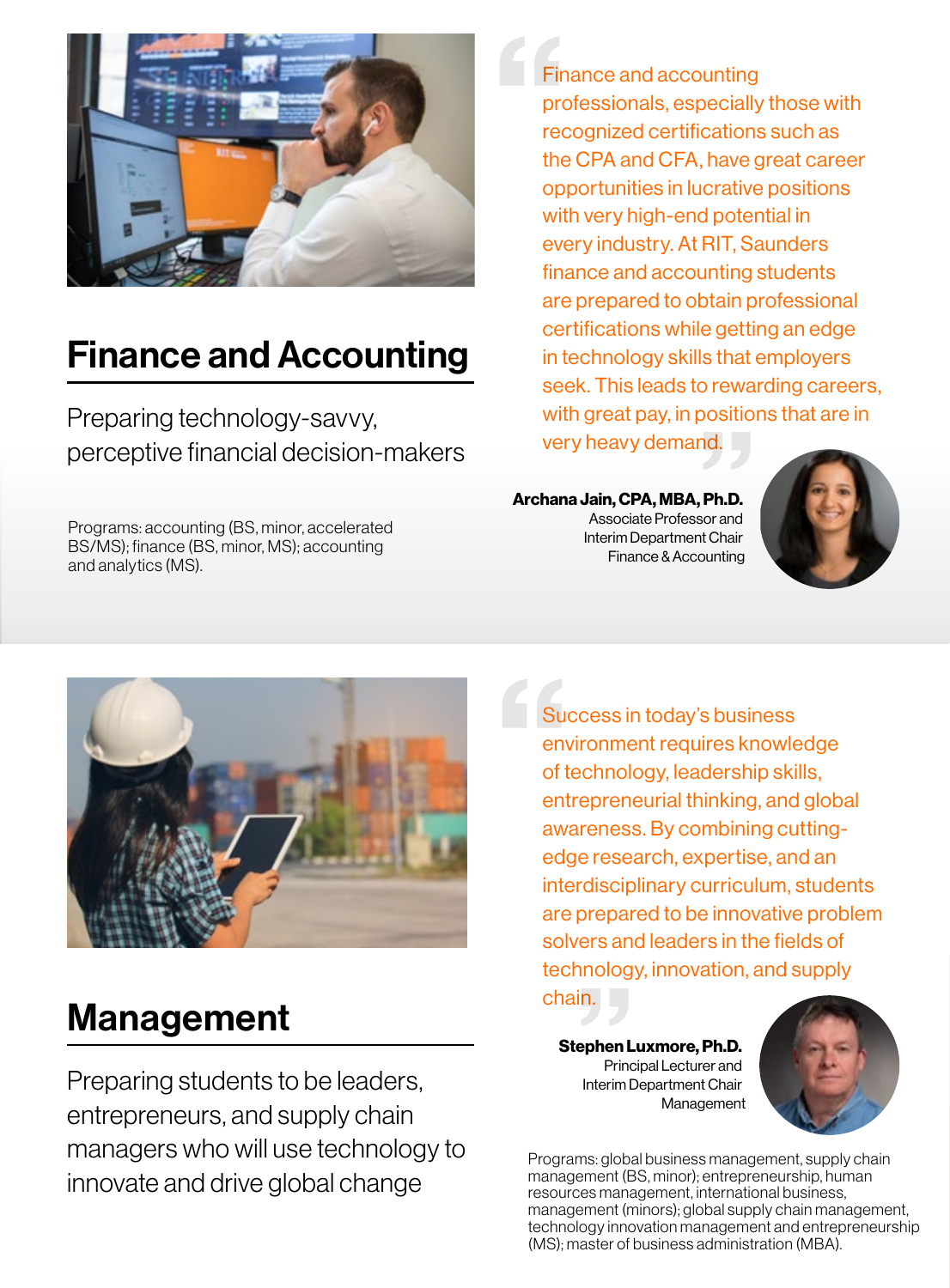### Technology Passport to the World

As part of one of the largest technology universities, producing the third-most STEM degrees, Saunders College sits at the intersection of business and technology. An entrepreneurial culture puts business students side-by-side with artists, designers, engineers, and computer scientists as students connect inside and outside of the classroom across all nine RIT colleges.

Students and faculty have access to a wealth of resources and research centers providing unlimited opportunities. State-ofthe-art facilities are continuously enhanced to bring industry standards into the classroom. Four global campuses, over 600 study abroad options, and an international network of over 136,000 alumni, provide a gateway to global careers that put your passions to work to meet business needs with impact.

### Backed by Industry

Industry advisory boards inject their industry expertise and guidance from global companies to ensure the highest quality, relevant curricula employers are looking for. The boards offer



industry access, experience, mentorship and networking opportunities; plus, capstone projects, co-op and career options.

### Pioneering Tools and Resources

A rich, enterprising culture at RIT delivers support to pursue innovative ideas:

- Albert J. Simone Center for Innovation & Entrepreneurship
- Global Cybersecurity Institute
- RIT MAGIC Spell Studios
- The Construct makerspace for rapid prototyping
- Venture Creations incubator
- Saunders featured events bring the top business minds in the country, open to all RIT students and community members
- Study abroad options available on every continent and at sea

### **Facilities**

State-of-the-art facilities offer active learning environments utilizing technology to prepare students for industry with access to top software such as VBA, R, Python, Tableau, MATLAB, SAS, SQL and Bloomberg Terminals.

- Dedicated Saunders Tech Support Team
- Industrial kitchen and food lab
- Lobozzo Center for Executive **Education**
- Phil Tyler Active Learning Classroom
- REDCOM Active Learning **Collaboratory**
- Seamless Access Services for deaf and hard-of-hearing students
- Several computer labs featuring latest software used in industry
- Sklarsky Center for Business Analytics



### Linden Digital Marketing

Founder, Lindsay Connelly, BS/MBA

Starting the RIT Rock Climbing Team with good friend Brennah Rosenthal (RIT '13), Lindsay discovered the joy of leading and creating organizations that people love to be a part of. The accelerated 4+1 BS/MBA provided structure and skills to take that joy, and turn it into a company and dream career. Saunders alumni network continues to empower Linden Digital Marketing through talent acquisition and networking opportunities. Connelly shares, "RIT is unparalleled in its ability to give students real-world opportunities to apply what they learn in the classroom. As I grow my team, I can always trust RIT alumni—I know that they are prepared for real-world obstacles in any field."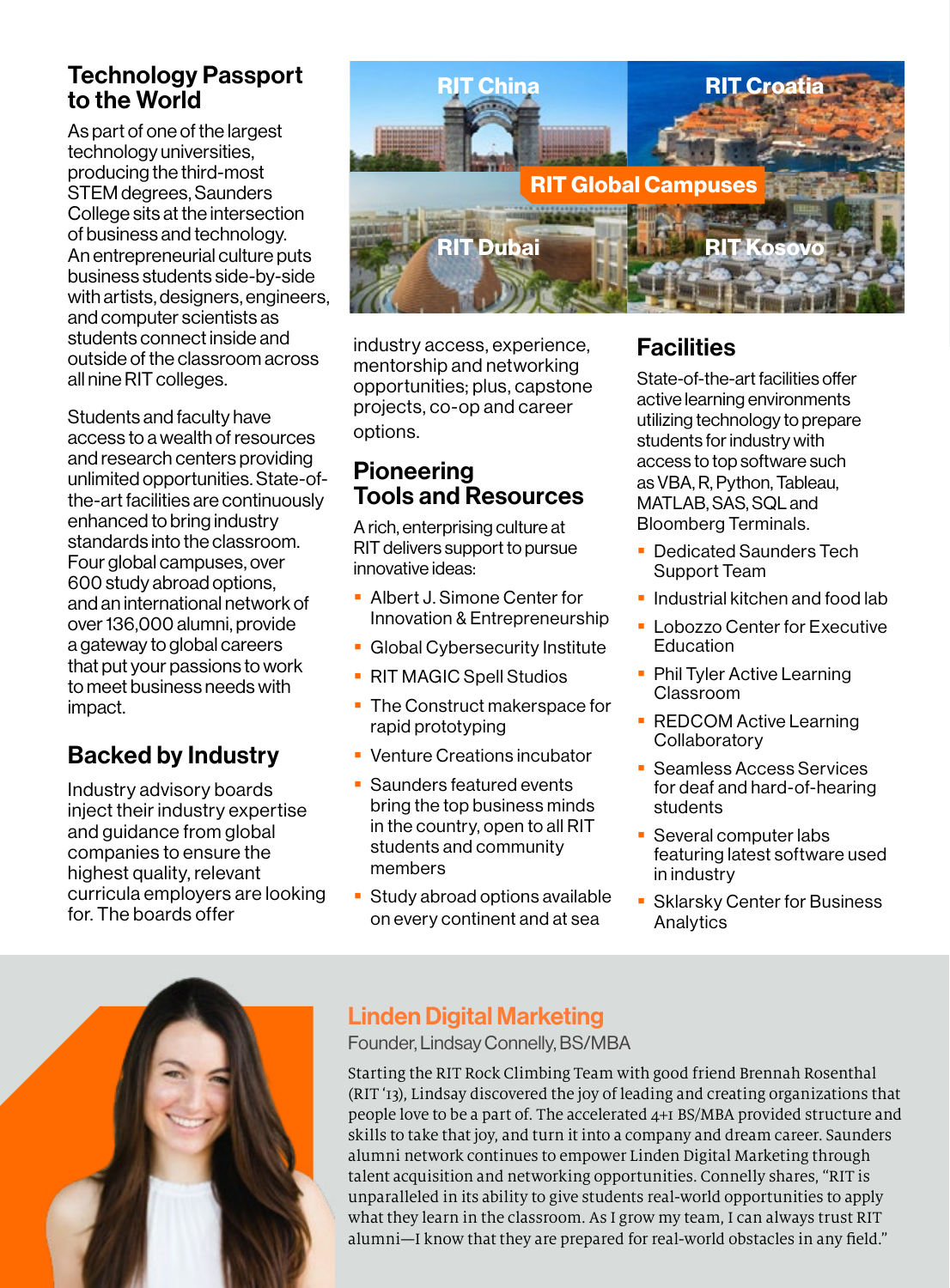### Tai Chi Bubble Tea

Zining (Kelvin) Chen '17 (advertising and public relations), MS '19 (TIME) took several marketing courses at Saunders College of Business which he immediately applied when starting Tai Chi Bubble Tea in 2015. Through his master's in entrepreneurship, he refined their business practices, which helped him grow Tai Chi Bubble Tea to 14 stores across the United States. Chen founded Tai Chi Bubble Tea with classmates Owen Yijia Li '17 (finance) and Tian Tian '17 (advertising and public relations), MS '19 (TIME). Chen shares, "Our goal is to provide a place for people to connect with family and friends while enjoying the best bubble tea, healthy poke bowl, and tasty ramen."





### **Cooperative** Education and Internships

Traditions in cooperative education (co-op) and internships lay a solid experiential learning foundation in and outside classrooms—best recognized by employers through a 95% Outcomes Rate.

### Real-world experience

Students gain experience outside the classroom during paid co-ops. One of the oldest and largest co-op programs in the world places more than 4,500

RIT students in more than 6,200 co-op assignments. Students have access to two annual career fairs and are supported by dedicated career advisors.

Co-ops are complemented by a commitment to applied teaching in the classroom and experiential learning options through: capstone projects, research symposiums, research centers, study abroad, international exchange programs, student competitions, industry mentorships and advisory boards, 200+ student clubs, and four global campuses.

Paid co-op experiences are a long-standing tradition for all undergraduate students at Saunders College.

### Recent employers